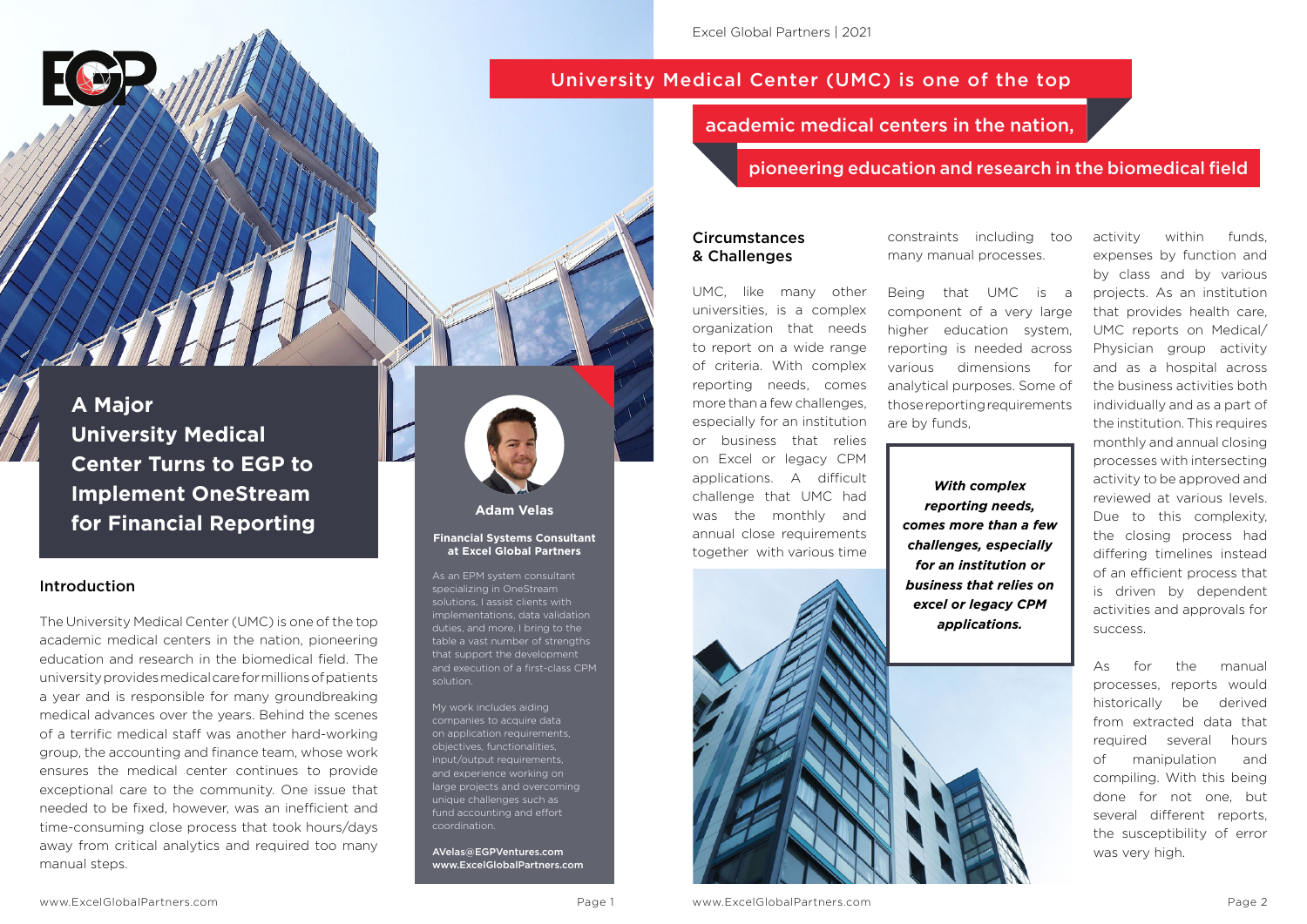These processes are not an efficient use of time and personnel resources. A solution was needed to automate and remove the user error from reporting and closing entries so that extra time could be spent on analytics to drive the institution's success. This would also provide the benefit of a clear audit trail with standardized processes.

When looking for a CPM, there were several requirements that were needed by UMC. The list below included items that were critical to the institution's success.

### CPM Selection Process

#### Required Capabilities

The reason UMC selected OneStream as their solution encompasses many key advantages of the software. OneStream advantages of the software. OneStream<br>Intelligent Finance Platform allows you to break away from the limitations of spreadsheets and legacy applications. It unifies financial consolidation, planning, reporting and analysis through a single, extensible platform. It significantly reduces budget formulation, financial close, and financial reporting cycle times. Budget Book Creation and Annual Financial Reports (AFR) can be created in weeks, not months. You can evolve your<br>processes from the limitations of manual processes from the limitations of manual spreadsheets to dynamic, calculated, automated results. With OneStream you can easily run what-if scenarios on spend management and more. It will support your need for Long-Term Tuition Planning, People Planning and Capital Planning as part of your overarching budget process. OneStream supports organizations in the ability to analyze data quickly and accurately to meet the challenges of current trends while spending less time massaging data. **P**<br>Ses many ket

- Audibility
- Standardized Processes
- Efficient Data Collection
- Ability to book adjusting journal entries
- Retention of financial information
- Retention of financial imormation<br>• Various reporting configurations
- Web based solution and MS Excel capable
- User customizable and standard reports
- Ability to synchronize general ledger data multiple times a day as required
- Ability to synchronize dimensional and hierarchical data
- Direct connect to source data
- Flexible multi-dimensionality
- One unified application for reporting
- Source direct integration capability

# Figure 1 – Medical Center Requirements

The solution needed to be easily deployable, compatible with Excel for analysis, and have the ability for highly customizable and complex reports. With these requirements comes the need for the CPM to also be able to handle different flows and approvals for separate entities. With the current pain points and software requirements, OneStream was seen as the best solution for UMC.

> EGP PM2 *is a proprietary project management methodology based upon the Agile approach. It combines proven, practical application that ensures a flexible and scalable tool, driving open communication, stakeholder buy-in, and results on schedule*  and on budget. EGP PM<sup>2</sup> has been developed by combining *leading best practices and real-world experience. Key elements*  of the EGP PM<sup>2</sup> Project Control include:

start while also taking into consideration future needs of the business. It is critical when implementing to ensure that additional functionality of the application that might be needed down the road (Account Rec, Budgeting/Forecasting) is not built out when implementing Consolidations and Reporting now, for example. For UMC, EGP and OneStream met several times and held long detailed meetings to cover all the bases needed for a successful implementation.

During our engagement with our clients, we work to ensure these critical aspects of a software implementation are being addressed. One facet we find crucial to not only a successful implementation but also an absorption into the company and full use of the solution is cultural acceptance. During our time working with our clients, we stay tuned into this phase and work to help the adoption of the software. This can be managed and supported by doing a few things; onsite champion, open communication, listening to the users, and working closely with the teams to help transition the use of the software.

Training is another critical aspect of the implementation process. By having a thorough handoff and knowledge transfer with a train the trainer approach, this helps with user and cultural acceptance of a new application and provides a pride of

### CPM Implementation Process

At [Excel Global Partners \("EGP"\)](https://www.excelglobalpartners.com/) our Implementation Process is more of an agile approach with an integrated iterative process. We believe good communication is the key to change management. The implementation process for UMC followed how EGP always recommends implementations, using five key steps (Design, Build, Testing, Training, Go Live) and utilizing EGP PM2.



- • *Keeps project on track*
- • *Enhances overall business strategy*
- • *Establishes project specific PM policies*
- • *Reduces risk via quality control*

*Consistent with the EGP philosophy of customizing solutions to meet our clients' needs, the Project Control is scaled based upon the specific scope, size, and resources of a particular project.*

## Figure 2 – EGP Project Management

At EGP we believe the design phase at the very beginning of a project is a very critical step in the implementation process. With a comprehensive design and review, this ensures that the project is proceeding in the correct direction from the very